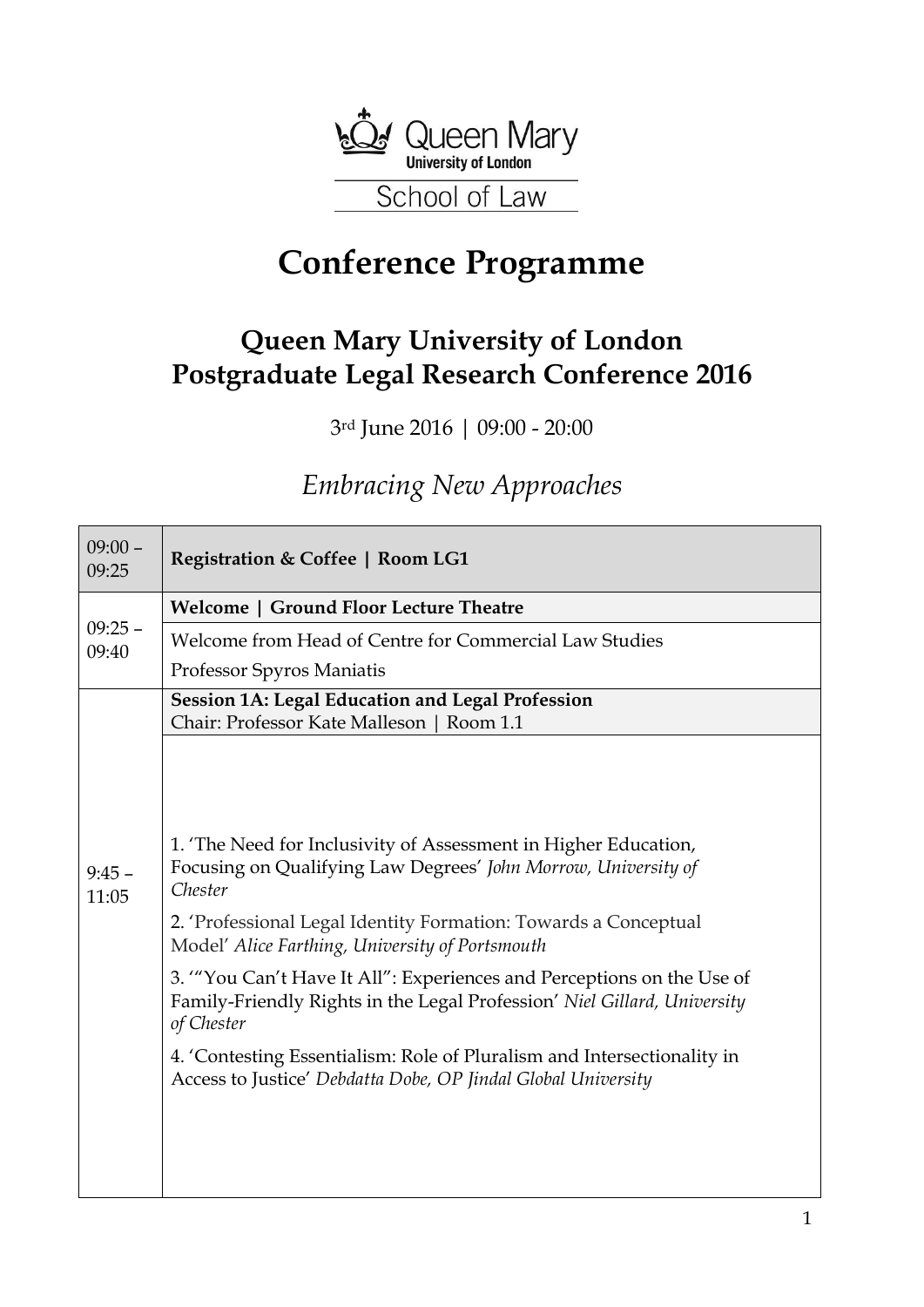|                   | <b>Session 1B: Competition Law</b><br>Chair: Dr Maria Ioannidou   Room 2.1                                                                                                                                                         |
|-------------------|------------------------------------------------------------------------------------------------------------------------------------------------------------------------------------------------------------------------------------|
|                   |                                                                                                                                                                                                                                    |
|                   | 1. 'Rebates under Article 102 TFEU: The Integration of Legal Reasoning<br>and Economic Analysis' Konstantinos Sidiropoulos, University of Oxford                                                                                   |
| $9:45 -$<br>11.05 | 2. 'Dawn Raids or Fishing Expeditions? Defining the Scope of the<br>Commission's Inspective Power in Antitrust Proceedings' Costanza<br>Nicolosi, University of Catania                                                            |
|                   | 3. 'Party Funding, Competition Law and the Protection of Political<br>Democracy' Arthur Guerra Filho, King's College London                                                                                                        |
|                   |                                                                                                                                                                                                                                    |
|                   | Session 1C: Public International Law<br>Chair: Professor Malgosia Fitzmaurice   Room 2.2                                                                                                                                           |
|                   | 1. 'Drone Strikes in Pakistan and International Law: Questions Arising<br>from the Temporal and Geographical Conditions of Proportionate Self-<br>Defence' Sina Etezazian, Monash University                                       |
|                   | 2. 'Viability of the General Principles of Law in the Current Public<br>International Law' Željko Sampor, Pan-European University, Bratislava                                                                                      |
|                   | 3. 'Crafting an International Norm Prohibiting the Grant of Amnesty<br>for Serious Crimes: Convergences and Divergences in the Case-Law<br>of International Courts' Josepha Close, Middlesex University London                     |
|                   | 4. The Meaning and Scope of Internationally Recognised Human<br>Rights Under the Rome Statute of the International Criminal Court'<br>Sergii Masol, European University Institute                                                  |
| $9:45 -$<br>11.05 | <b>Session 1D: Intellectual Property I</b><br>Chair: Professor Spyros Maniatis   Ground Floor Lecture Theatre                                                                                                                      |
|                   | 1. 'The Legal Challenges for the Protection of Non-Agricultural<br>Geographical Indications in the European Union' Giancarlo Moretti,<br>Queen Mary University of London                                                           |
|                   | 2. 'India: A Decent Child in the Compulsory Licence Family' Van-Anh<br>Le, Bangor University                                                                                                                                       |
|                   | 3. 'European Regulatory Incentives for Common Drugs and the Power<br>of Patents: Working together Towards Innovation, Against it or Just<br>Getting Lost in the Middle?' Mari Minn, Sant'Anna School of Advanced<br><b>Studies</b> |
|                   |                                                                                                                                                                                                                                    |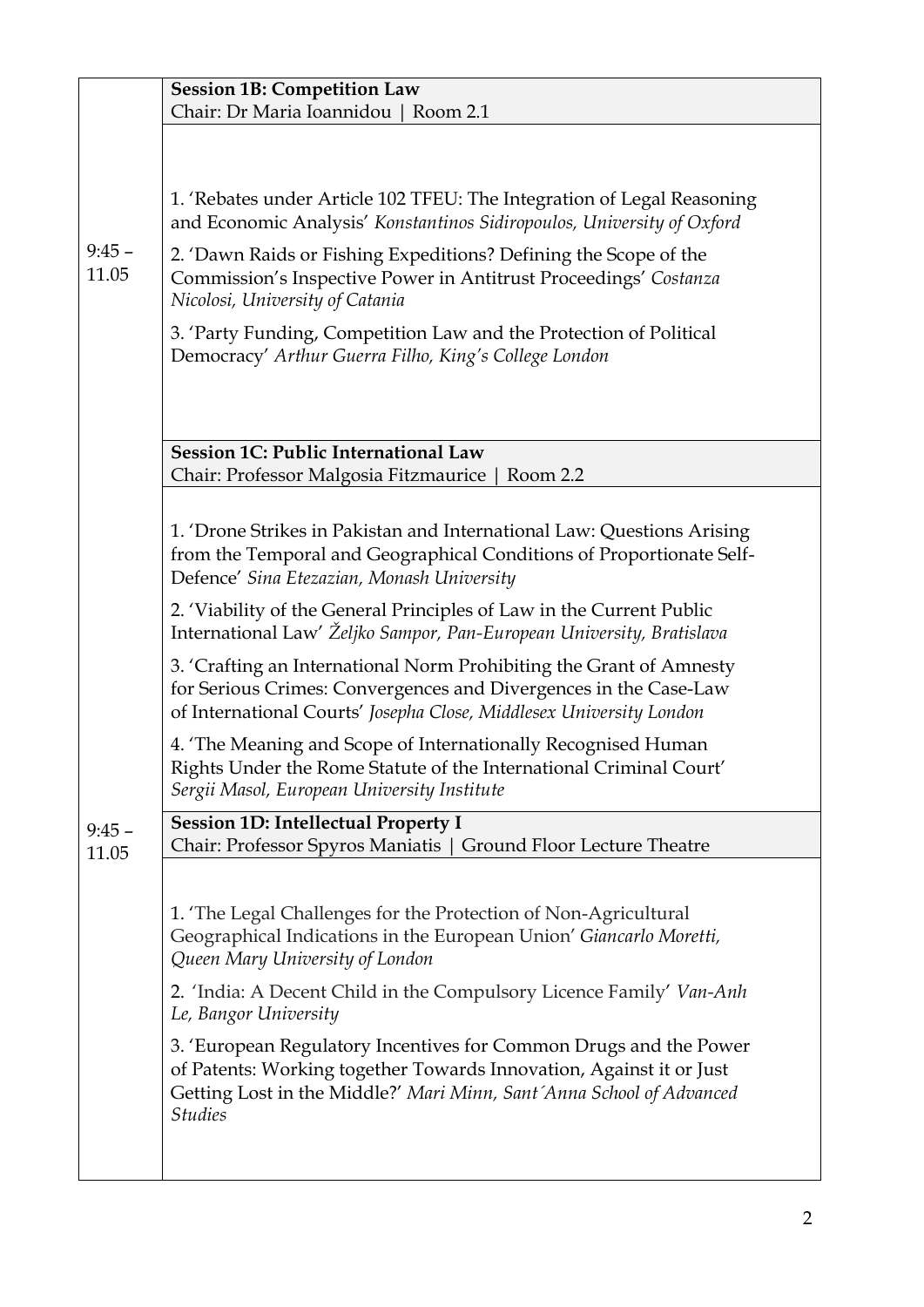| $11:05 -$<br>11:30 | Coffee Break   Room LG1                                                                                                                                                                                                                                                                                                                                                                                                                                                                                                                                                                                                                                                                                                                                                                                           |
|--------------------|-------------------------------------------------------------------------------------------------------------------------------------------------------------------------------------------------------------------------------------------------------------------------------------------------------------------------------------------------------------------------------------------------------------------------------------------------------------------------------------------------------------------------------------------------------------------------------------------------------------------------------------------------------------------------------------------------------------------------------------------------------------------------------------------------------------------|
|                    | Keynote Speaker: Sir Roy Goode CBE QC   Ground Floor Lecture Theatre                                                                                                                                                                                                                                                                                                                                                                                                                                                                                                                                                                                                                                                                                                                                              |
|                    | 'How Academia Can Influence the Development of Law'                                                                                                                                                                                                                                                                                                                                                                                                                                                                                                                                                                                                                                                                                                                                                               |
| $11:30 -$<br>12:30 | Professor Sir Roy Goode CBE QC FBA is Emeritus Professor of Law in the<br>University of Oxford and Emeritus Fellow of St John's College, Oxford. He<br>was formerly the Crowther Professor of Credit and Commercial Law at<br>Queen Mary, University of London, where he was the founder and first<br>director of the Centre for Commercial Law Studies.                                                                                                                                                                                                                                                                                                                                                                                                                                                          |
|                    | The author of many widely used textbooks in the field of commercial law,<br>including Commercial Law, Principles of Corporate Insolvency Law and<br>Legal Problems of Credit and Security, Roy Goode, a former solicitor, moved<br>to the Bar in 1988 and was appointed Queen's Counsel two years later. He is<br>an Honorary Bencher of the Inner Temple. He was awarded the CBE in 1993<br>and was knighted in 2000 for his services to academic law. He is a Fellow of<br>the British Academy and holds the degrees of LLD (Lond.) and DCL (Oxon),<br>as well as honorary doctorates from the Universities of London and East<br>Anglia and from the College of Law (now the University of Law). He chaired<br>the Pension Law Review Committee whose Report led to the enactment of<br>the Pensions Act 1995. |
|                    | Roy Goode has played a leading role in the development and conclusion of a<br>number of international Conventions and Protocols, and is the author of the<br>three Official Commentaries on the Cape Town Convention on International<br>Interests in Mobile Equipment and its associated Protocols on aircraft objects,<br>railway rolling stock and space assets. He also provided the blueprint for the<br>Security Interests (Jersey) Law 2012 on security interests in intangible<br>movables and its prospective extension to tangibles.                                                                                                                                                                                                                                                                    |
| $12:30 -$<br>13:55 | Lunch   Room LG1<br><b>Poster Presentations   Room 3.1</b>                                                                                                                                                                                                                                                                                                                                                                                                                                                                                                                                                                                                                                                                                                                                                        |
|                    | 1. 'Migration as Adaptation: The Role of International Law' Thekli Anastasiou,<br>University of Sheffield                                                                                                                                                                                                                                                                                                                                                                                                                                                                                                                                                                                                                                                                                                         |
|                    | 2. 'The Use of Positive Action within Football Coaching' Sophie Cowell,<br>University of Chester                                                                                                                                                                                                                                                                                                                                                                                                                                                                                                                                                                                                                                                                                                                  |
|                    | 3. 'New Choice-of-Law Approach for Property Rights: Delusion or Solution?'<br>Alison Xu, University of Leeds                                                                                                                                                                                                                                                                                                                                                                                                                                                                                                                                                                                                                                                                                                      |
|                    | 4. 'Killer Robots: To Ban or to Regulate?' Maziar Homayounnejad, King's College<br>London                                                                                                                                                                                                                                                                                                                                                                                                                                                                                                                                                                                                                                                                                                                         |
|                    | 5. "Jurisdictional Protection" and "Mutual Trust" in the Exclusion of<br>Arbitration Under the Brussels Recast Regulation' Enguerrand Marique,<br>Université Catholique de Louvain/ University of California, Davis                                                                                                                                                                                                                                                                                                                                                                                                                                                                                                                                                                                               |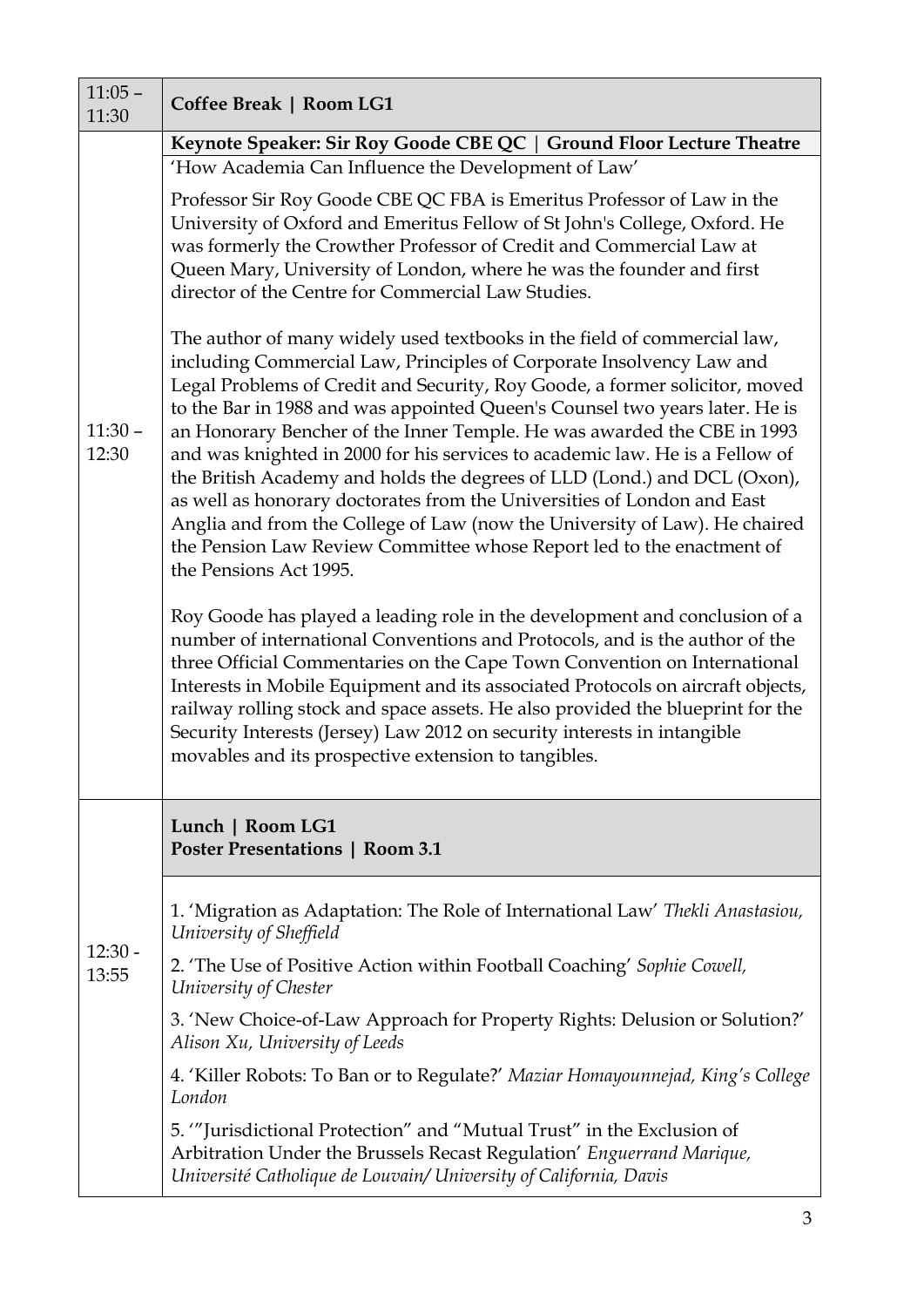|                    | 6. 'Shared Responsibility in the Context of Extraterritorialised/Privatised<br>Migration Controls' Ceren Toprakseven, Queen Mary University of London                                                                           |
|--------------------|---------------------------------------------------------------------------------------------------------------------------------------------------------------------------------------------------------------------------------|
|                    | 7. 'Towards Democratic Citizenship for Temporary Migrant Workers' Ya-Wen<br>Yang, SOAS University of London                                                                                                                     |
| $12:30 -$<br>13:55 | 8. 'Ideological Challenges to Sexual Offence Legislation in South Korea -<br>Patriarchy and Confucianism: Heritage or Hurdle?' Hye-In Chung, University<br>of Leeds                                                             |
|                    | 9. 'Fostering or Suppression? Regarding the Reluctance of Chinese Privately-<br>Owned Fixed-Broadband Operators to Enter the Market from the Perspective<br>of the Chinese Anti-Monopoly Law 2007' Jing Wang, Bangor University |
|                    | 10. 'Mistaken Payments: Proprietary Restitution and The Role of Conscience'<br>Aisha Shah, Aston University                                                                                                                     |
|                    |                                                                                                                                                                                                                                 |
|                    | Session 2A: Refugee and Immigration Law<br>Chair: Dr Prakash Shah   Room 1.1                                                                                                                                                    |
|                    |                                                                                                                                                                                                                                 |
|                    | 1. 'Temporary Protection: Legal and Conceptual Analysis' Rama<br>Sahtout, Exeter University                                                                                                                                     |
| $13:55 -$<br>15:15 | 2. 'The Legal Framework of Iraqi Refugees: Refugees in and of Iraq and<br>the Implications on the Current Refugee Crisis in Europe' Majida S<br>Ismael, University of Liverpool                                                 |
|                    | 3. 'Alienage and Temporariness of Temporary Migrant Worker Programmes'<br>Ya-Wen Yang, SOAS University of London                                                                                                                |
|                    | 4. 'A Case Study of the National Referral Mechanism: Modern Slavery<br>Strategies, Immigration Policy and Victim Support' Yvonne Eloise<br>Mellon, University of Liverpool                                                      |
|                    |                                                                                                                                                                                                                                 |
|                    | <b>Session 2B: EU Law</b><br>Chair: Mr Nick Bernard<br>Room 1.2                                                                                                                                                                 |
|                    |                                                                                                                                                                                                                                 |
|                    | 1. 'One for All and Social Policy for Social Policy? Welfare Narratives as a<br>Means for Evaluating the CJEU's Jurisprudence on Social Policy' Konstantinos<br>Alexandris Polomarkakis, University of Bristol                  |
|                    | 2. 'Public Enterprises as Policy Instruments in the Intersection of the EU and<br>WTO Legal Frameworks on State Aid' Aurora Donato, Sapienza University of<br>Rome                                                              |
|                    | 3. 'Paying a Fair Share of Tax – Can EU law help?' Aleksandar Ivanovski, Queen<br>Mary University of London                                                                                                                     |
|                    | 4. 'Alternative Dispute Resolution in Consumer Disputes in the EU'<br>Jagna Mucha, University of Warsaw                                                                                                                         |

 $\mathsf{r}$ 

 $\overline{\mathbf{r}}$ 

٦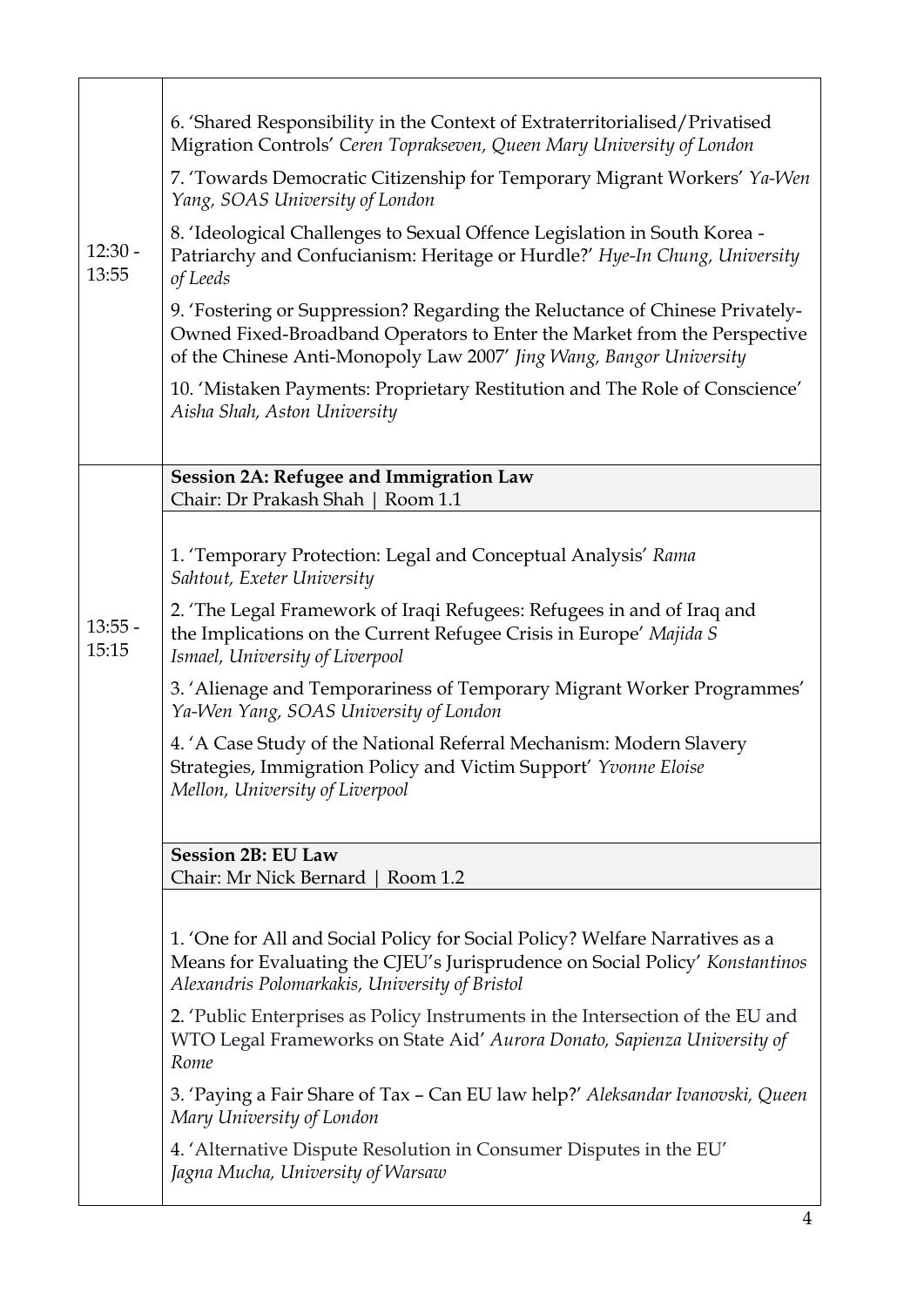|                    | <b>Session 2C: Legal Theory and Legal History</b><br>Chair: Professor Brian Tamanaha   Room 2.1                                                                                             |
|--------------------|---------------------------------------------------------------------------------------------------------------------------------------------------------------------------------------------|
|                    | 1. 'Non-Domination, and Self-Government: Vigilant Citizens and Civil<br>Resistance in the Republic' Andreas Marcou, Queen Mary University of<br>London                                      |
| $13:55 -$<br>15:15 | 2. 'Federal Theory on Constitutional Asymmetries: Revisited' Maja<br>Sahadzic, University of Antwerp                                                                                        |
|                    | 3. 'The Moral Ideal of the Rule of Law' Abdulmalik Altamimi, University<br>of Leeds                                                                                                         |
|                    | 4. 'Politically Motivated Justice in the Former Soviet Union: Novel Idea of<br>"Two-Fold Constitutionalism" in Post-Soviet States' Artem Galushko, Central<br>European University           |
|                    | <b>Session 2D: Corporate and Commercial Law</b><br>Chair: Dr Guan H Tang   Room 2.2                                                                                                         |
|                    | 1. 'The Role and Impact of the IMF and CARICOM in Respect to Law Reform<br>within the Commonwealth Caribbean Region' Nicole A. Pierce, Queen Mary<br>University of London                   |
|                    | 2. 'Parental Company Liability in Negligence for Subsidiaries' Torts' Xue Feng<br>Queen Mary University of London                                                                           |
|                    | 3. 'Choice-of-Law of Electronic Consumer Contract in China' Lu Xu,<br>University of Leeds                                                                                                   |
|                    | 4. 'Internal Tender Offers in a Transnational Perspective: Proposing a New<br>Regulatory Approach' Casimiro Nigro, Goethe University Frankfurt                                              |
|                    | <b>Session 2E: Criminal Law and Procedure</b><br>Chair: Dr Saskia Hufnagel   Ground Floor Lecture Theatre                                                                                   |
| $13:55 -$<br>15:15 | 1. 'Why Do We Let the Punishment Tail Wag the Conviction Dog? - A New<br>Approach to Study of Criminal Procedure in Taiwan and the U.S.' Kai-Ping<br>Su, University of California, Berkeley |
|                    | 2. 'Human Rights Protections from Accusations of Criminality Made by the<br>State Outside Criminal Process' Anton Moiseienko, Queen Mary University of<br>London                            |
|                    | 3. 'Joint Investigation Teams: a Reachable Solution to Catch Unreachable<br>Criminals' Maria Cecilia Rebecchi, University of Modena and Reggio Emilia                                       |
|                    | 4. 'The EU's Response to Environmental Crime: Which Role for Europol and<br>Eurojust?' Fabio Giuffrida, Queen Mary University of London                                                     |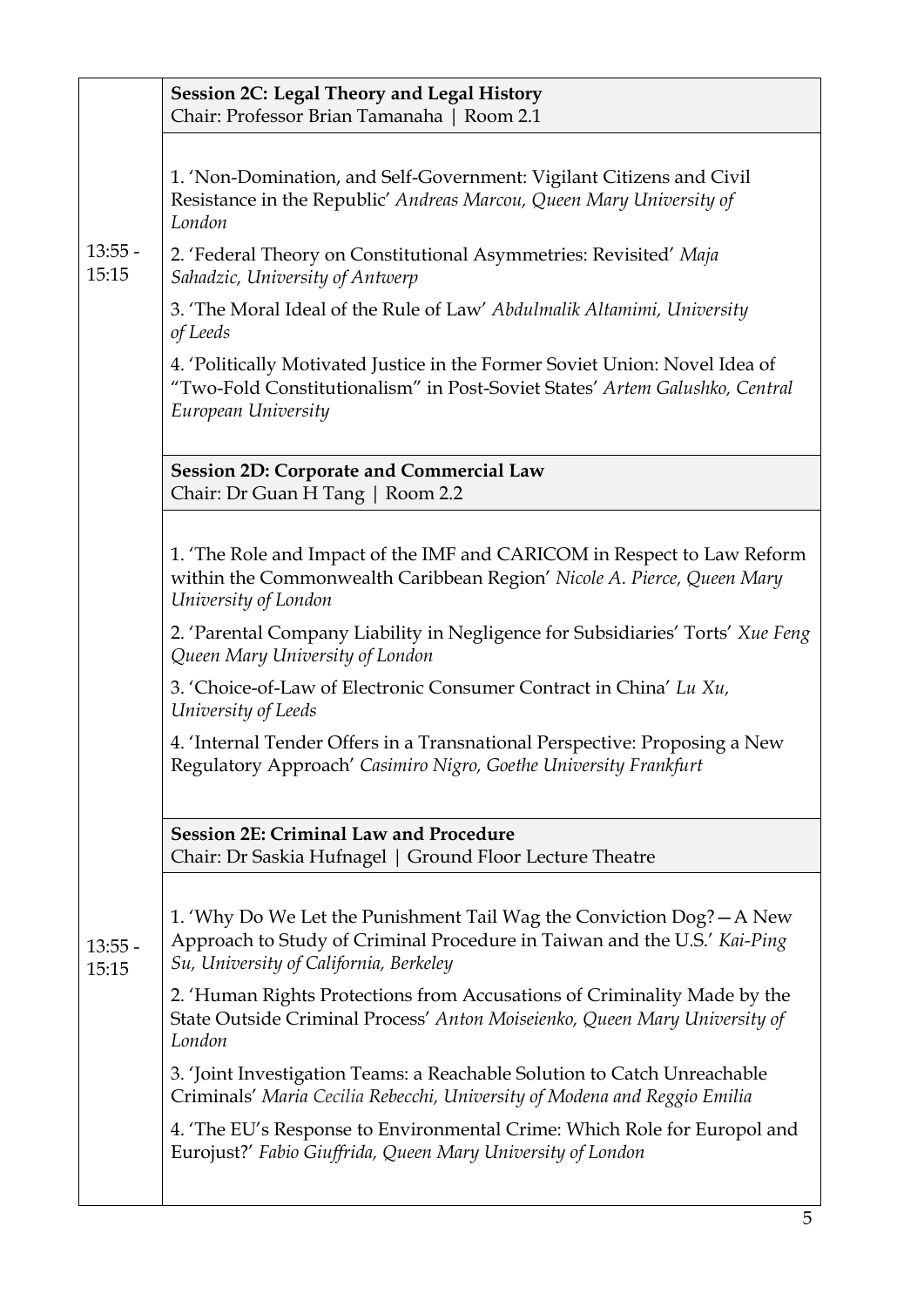| $15:15 -$<br>15:35 | Coffee Break   Room LG1                                                                                                                                                                          |
|--------------------|--------------------------------------------------------------------------------------------------------------------------------------------------------------------------------------------------|
| $15:35-$<br>16:55  | <b>Session 3A: Human Rights Law</b><br>Chair: Dr Theodora Christou   Room 1.2                                                                                                                    |
|                    | 1. 'Nothing New Under the Sun: An Historical analysis of State<br>Surveillance in the United Kingdom' Clowance Wheeler-Ozanne,<br>University of Strathclyde                                      |
|                    | 2. 'The Donor-Conceived Child's Right to Identity: Comparative<br>Jurisdictional Approaches and the United Nations Convention on the<br>Rights of the Child' Donna Lyons, Trinity College Dublin |
|                    | 3. 'The Concept of Vulnerability in International Law' Angeliki<br>Papantoniou, Queen Mary University of London                                                                                  |
|                    | 4. 'An International Human Rights Law Approach to the General<br>International Law Rule of Full Reparation' Luis Viveros, University<br>College London                                           |
|                    | Session 3B: Banking, Finance and Insurance Law<br>Chair: Professor Philip Rawlings   Room 2.1                                                                                                    |
|                    | 1. 'The Impact of the Insurance Act 2015 on Reinsurance Law and<br>Practice' Franziska Arnold-Dwyer, Queen Mary University of London                                                             |
|                    | 2. 'Risk Management Terms and the Insurance Act of 2015: Making<br>Sense of the Common-Sense Approach to Issues of "Causation"'<br>Livashnee Naidoo, University of Southampton                   |
|                    | 3. 'A Comparative Analysis of the Bad Asset Management Companies<br>of Spain and Hungary. The Devil is in the Details' Virag Blazsek, Central<br>European University                             |
|                    | 4. 'Alternative Financing for Small and Medium-Sized Enterprises in<br>China' Lerong Lu, University of Leeds                                                                                     |
|                    | Session 3C: International Criminal Law<br>Chair: Dr Daniela Nadj   Room 2.2                                                                                                                      |
|                    |                                                                                                                                                                                                  |
|                    | 1. 'Prosecuting International Crimes When the Accused Are Fugitives:<br>The Prospect of Trials In Absentia' Ilaria Zavoli, University of Leeds                                                   |
|                    | 2. 'Prosecuting Pirates in a Regional Criminal Court' M. Bob Kao, Queen<br>Mary University of London                                                                                             |
|                    | 3. 'Can International Crimes be Regionalised? The International<br>Criminal Law Section of the African Court of Justice and Human<br>Rights' Dominique Mystris, Queen Mary University of London  |
|                    |                                                                                                                                                                                                  |